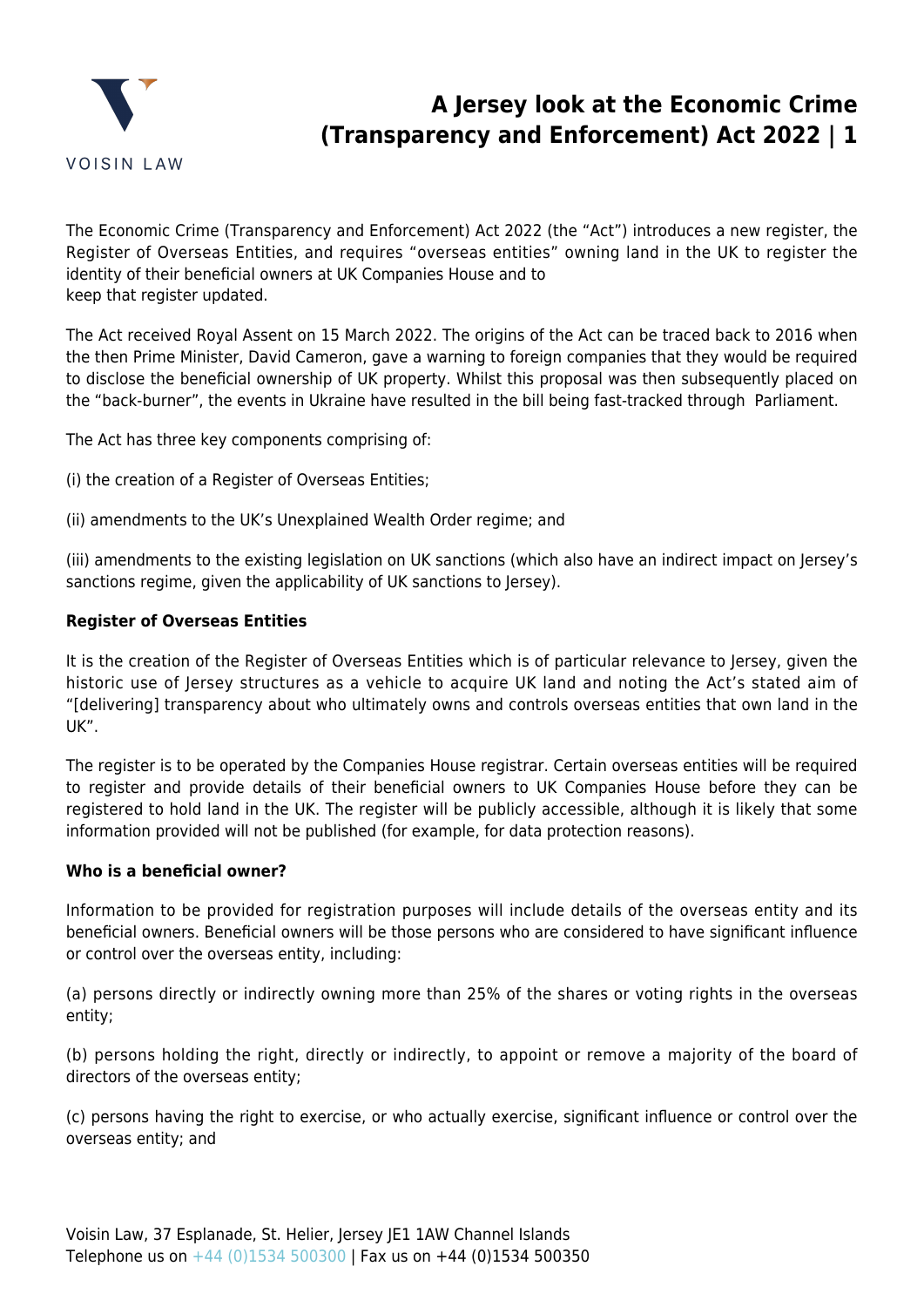

# **A Jersey look at the Economic Crime (Transparency and Enforcement) Act 2022 | 2**

(d) in relation to trusts, the corporate trustees of that trust and any registrable entity who has the right to exercise, or actually exercises, significant influence or control over the activities of that trust.

The overseas entity and its officers will be responsible for providing information for registration purposes and annual updates (or confirmations that no reportable changes have occurred) will be required.

### **Who does the Act apply to?**

The Act will apply to any overseas entity which is registered as the proprietor of a "relevant interest" in land. This includes non-UK incorporated companies (even if the company is UK tax resident), limited liability partnerships (LLPs), foreign foundations and non-UK partnerships that, under the laws of the country they are governed by, have a separate legal personality.

The overseas entity will have a "relevant interest in land" if it is the registered proprietor of a "qualifying estate" (i.e. a freehold title or leasehold title of longer than seven years).

### **Are trusts affected?**

Trusts do not have "legal personality" and so they cannot hold land directly. Instead, the trustees hold the land on behalf of the trust.

However, overseas entities holding land as a trustee will need to be registered and will need to provide certain prescribed information about the trust. The trust itself may also need to be registered with the Trusts registration service.

### **What land is impacted?**

The register will apply to future acquisitions of UK land, but importantly will also apply to some UK land already belonging to overseas entities with the requirement to register applying retrospectively to land bought on or after 1 January 1999 in England and Wales, and 8 December 2014 in Scotland. In Northern Ireland, the requirement to register only applies prospectively (i.e. after the Act comes into force).

Overseas entities will have a 6-month transitional period from Parts 1 and 2 of the Act coming into force to either dispose (sell off) of their land or register. In respect of Northern Irish land, there is no need for a transitional period (given the requirement to register only applies prospectively).

### **What information must be provided?**

The Act specifies the information that must be provided by the overseas entity (e.g., name, incorporation information, registered office, service address, etc.) and relating to registrable beneficial owners (e.g., name, date of birth, nationality, residential address, service address, the date on which the individual became a beneficial owner, etc.). All supporting documents provided as part of the application process must be in English.

### **Penalties for failing to register**